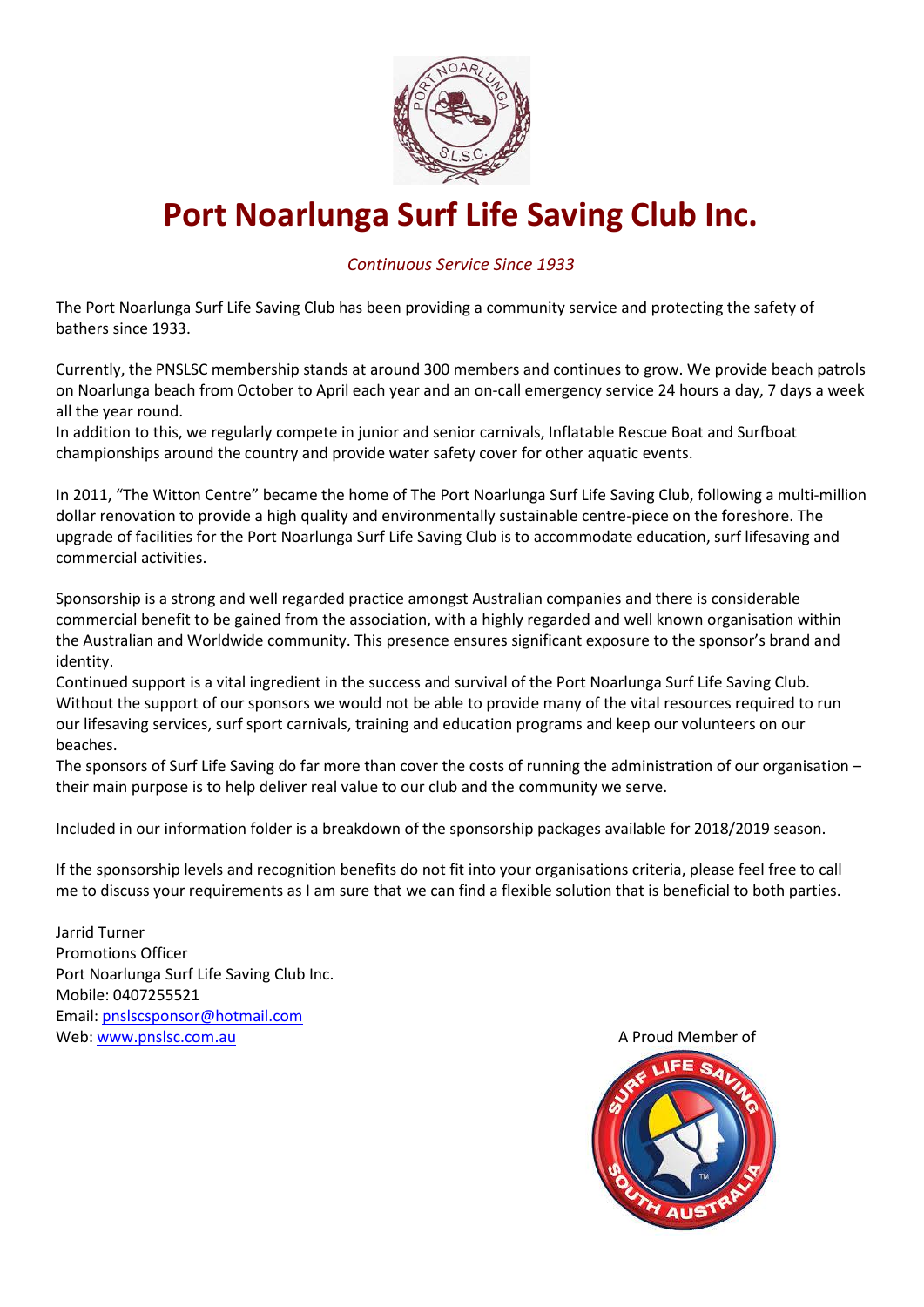

# **SPONSORSHIP 2018/2019**

#### **Historical Background**

Port Noarlunga SLSC was formed on 7th February 1933 as part of the Royal Lifesaving Society after 4 drownings occurred at the beach during January.

Through the years of WWII, when most of its male members left to serve in the services, the club continued to operate with the help of young teenagers and some local ladies.

The club joined the Surf Life Saving movement in 1953. The first Surf Club Captain was Bob Reid who competed in the Australian team at the 1956 Olympics in the demonstration Surf Life Saving carnivals.

Our first "Nipper" team started in 1967-68 season.

We were one of the first clubs to operate IRB's in South Australia in the 1970's.

Port Noarlunga celebrated their 80th anniversary in February 2013.



The Witton Centre, home of the Port Noarlunga Surf Lifesaving Club undertook a major multi-million dollar reconstruction with the aid of the State Government, Onkaparinga Council and PNSLSC funding. The Centre was re-opened in July 2011.

The building is to provide a high quality and environmentally sustainable centre-piece on the foreshore. The upgrade of facilities for the Port Noarlunga Surf Life Saving Club accommodates education, surf lifesaving and commercial activities.

The new club undertook some major structural changes including a larger balcony, new bar and function area, dedicated training room, shower areas and changing rooms, an updated and first class first aid and modern patrol room.

#### **Opportunities for Sponsors**

Sponsorship provides a unique opportunity for businesses wishing to support a community based service. Through direct sponsorship, your business is able to promote its goods and services to PNSLSC members and their families, hirers of the function room, general public and beach goers alike. Please refer to the Sponsor and Recognition sheet for benefits to sponsors. You or your business may choose to support the Port Noarlunga Surf Lifesaving Club in a number of ways. You may wish to support the club, in general (patrolling activity) or opt to support a specific area of the club; Boards and Skis, Surf Boats, Inflatable Rescue Boats, Nippers (junior development). This can all be discussed and negotiated at time of confirmation of sponsorship.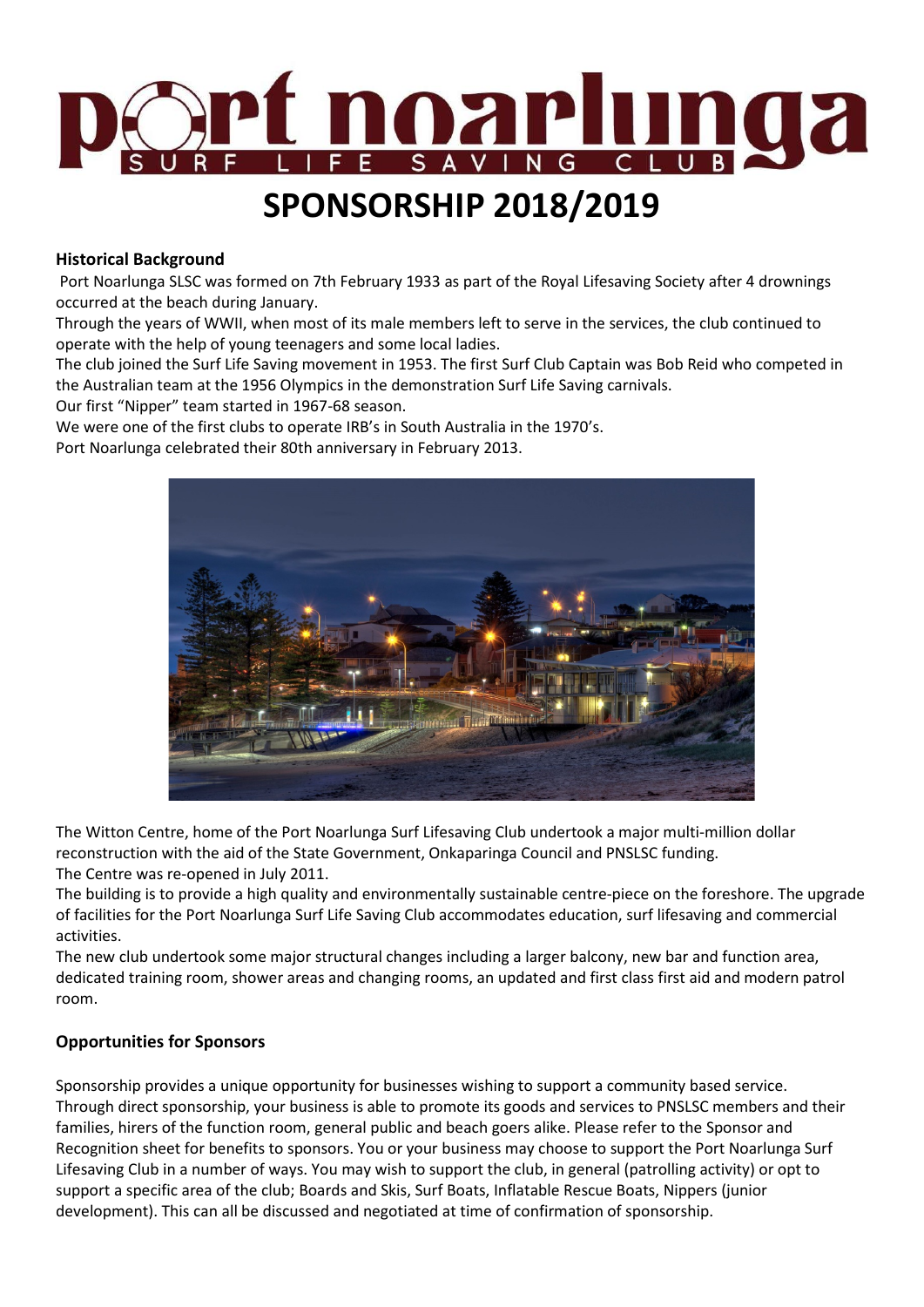

Aerial Image of Port Noarlunga Beach Life Governors of PNSLSC







Junior March Past Champions Lee Myatt – Our most decorated sportsperson



Winners are grinners – Nippers celebrating Nippers enjoying a swim at Dusk







Some High-Flying IRB action The boat team crashing a wave